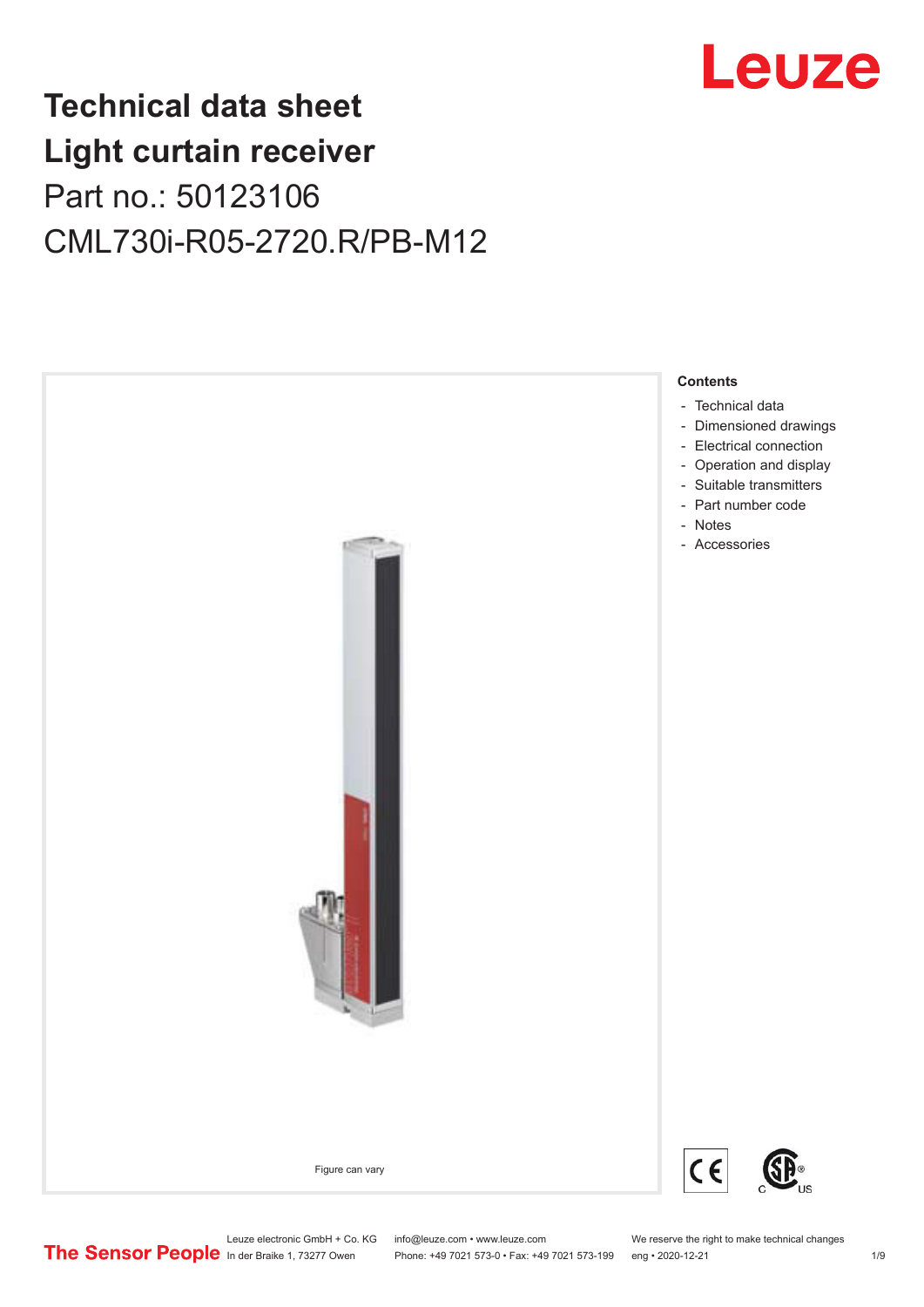## <span id="page-1-0"></span>**Technical data**

# **Leuze**

| <b>Series</b>                                                | 730                                                           |
|--------------------------------------------------------------|---------------------------------------------------------------|
| <b>Operating principle</b>                                   | Throughbeam principle                                         |
| Device type                                                  | Receiver                                                      |
| <b>Contains</b>                                              | Accessories for the use of the BT-2R1                         |
| Application                                                  | Detection of transparent objects                              |
|                                                              | Object measurement                                            |
|                                                              |                                                               |
| <b>Special version</b>                                       |                                                               |
| <b>Special version</b>                                       | Crossed-beam scanning                                         |
|                                                              | Diagonal-beam scanning                                        |
|                                                              | Parallel-beam scanning                                        |
| <b>Optical data</b>                                          |                                                               |
|                                                              |                                                               |
| <b>Operating range</b>                                       | Guaranteed operating range                                    |
| <b>Operating range</b>                                       | $0.14.5$ m                                                    |
| Operating range, transparent media                           | $0.1$ 1.75 m                                                  |
| <b>Operating range limit</b><br><b>Operating range limit</b> | Typical operating range<br>0.16m                              |
| <b>Measurement field length</b>                              | 2,720 mm                                                      |
| <b>Number of beams</b>                                       | 544 Piece(s)                                                  |
| Beam spacing                                                 | 5 <sub>mm</sub>                                               |
|                                                              |                                                               |
| <b>Measurement data</b>                                      |                                                               |
| Minimum object diameter                                      | $10 \text{ mm}$                                               |
|                                                              |                                                               |
| <b>Electrical data</b>                                       |                                                               |
| <b>Protective circuit</b>                                    | Polarity reversal protection                                  |
|                                                              | Short circuit protected                                       |
|                                                              | <b>Transient protection</b>                                   |
|                                                              |                                                               |
|                                                              |                                                               |
| Performance data                                             |                                                               |
| Supply voltage $U_{\rm B}$                                   | 18  30 V, DC                                                  |
| <b>Residual ripple</b>                                       | 0  15 %, From $U_{\rm B}$                                     |
| <b>Open-circuit current</b>                                  | 0  435 mA, The specified values refer<br>mitter and receiver. |
|                                                              |                                                               |
| Inputs/outputs selectable                                    |                                                               |
| Output current, max.                                         | $100 \text{ mA}$                                              |
| Input resistance                                             | $6,000 \Omega$                                                |
| Number of inputs/outputs selectable 2 Piece(s)               |                                                               |
| <b>Type</b>                                                  | Inputs/outputs selectable                                     |
| Voltage type, outputs                                        | DC                                                            |
| Switching voltage, outputs                                   | Typ. $U_R / 0 V$                                              |
| Voltage type, inputs                                         | DC                                                            |
| Switching voltage, inputs                                    | high: ≥6V                                                     |
|                                                              | $low: \leq 4V$                                                |
|                                                              |                                                               |
| Input/output 1                                               |                                                               |
| Activation/disable delay                                     | 1 <sub>ms</sub>                                               |
| <b>Timing</b>                                                |                                                               |
|                                                              |                                                               |
| Cycle time                                                   | 5.59 ms                                                       |
| Response time per beam                                       | to the entire package consisting of trans-<br>$10 \mu s$      |

|                              | <b>PROFIBUS DP</b><br><b>Function</b>  | Process                      |
|------------------------------|----------------------------------------|------------------------------|
|                              |                                        |                              |
|                              | <b>Service interface</b>               |                              |
|                              | <b>Type</b>                            | IO-Link                      |
|                              |                                        |                              |
|                              | <b>IO-Link</b><br><b>Function</b>      | Configuration via software   |
|                              |                                        | Service                      |
|                              |                                        |                              |
|                              | <b>Connection</b>                      |                              |
| <b>Number of connections</b> |                                        | 2 Piece(s)                   |
|                              | Plug outlet                            | Rear side                    |
|                              |                                        |                              |
|                              | <b>Connection 1</b><br><b>Function</b> | Configuration interface      |
|                              |                                        | Connection to transmitter    |
|                              |                                        | Signal IN                    |
|                              |                                        | Signal OUT                   |
|                              |                                        | Voltage supply               |
|                              | Type of connection                     | Connector                    |
|                              | <b>Thread size</b>                     | M12                          |
|                              | <b>Type</b>                            | Male                         |
|                              | <b>Material</b>                        | Metal                        |
|                              | No. of pins                            | 8-pin                        |
|                              | Encoding                               | A-coded                      |
|                              |                                        |                              |
|                              | <b>Connection 2</b>                    |                              |
|                              | <b>Function</b>                        | <b>BUS IN</b>                |
|                              |                                        | <b>BUS OUT</b>               |
|                              | <b>Type of connection</b>              | Connector                    |
|                              | <b>Thread size</b>                     | M <sub>12</sub>              |
|                              | <b>Type</b>                            | Female                       |
|                              | <b>Material</b>                        | Metal                        |
|                              | No. of pins                            | 5-pin                        |
|                              | Encoding                               | B-coded                      |
|                              | <b>Mechanical data</b>                 |                              |
|                              | Design                                 | Cubic                        |
|                              | Dimension (W x H x L)                  | 29 mm x 35.4 mm x 2,743 mm   |
|                              | <b>Housing material</b>                | Metal                        |
|                              | <b>Metal housing</b>                   | Aluminum                     |
|                              | Lens cover material                    | Plastic                      |
|                              | Net weight                             | 2,800 g                      |
|                              | <b>Housing color</b>                   | Silver                       |
|                              | Type of fastening                      | Groove mounting              |
|                              |                                        | Via optional mounting device |
|                              | <b>Operation and display</b>           |                              |
|                              |                                        |                              |
|                              | Type of display                        | LED                          |
|                              |                                        | OLED display                 |
|                              | <b>Number of LEDs</b>                  | 2 Piece(s)                   |
|                              | Type of configuration                  | Software                     |
|                              |                                        | Teach-in                     |
|                              | <b>Operational controls</b>            | Membrane keyboard            |
|                              | <b>Environmental data</b>              |                              |
|                              |                                        |                              |
|                              | Ambient temperature, operation         | $-3060 °C$                   |
|                              | Ambient temperature, storage           | $-4070 °C$                   |

**Type** PROFIBUS DP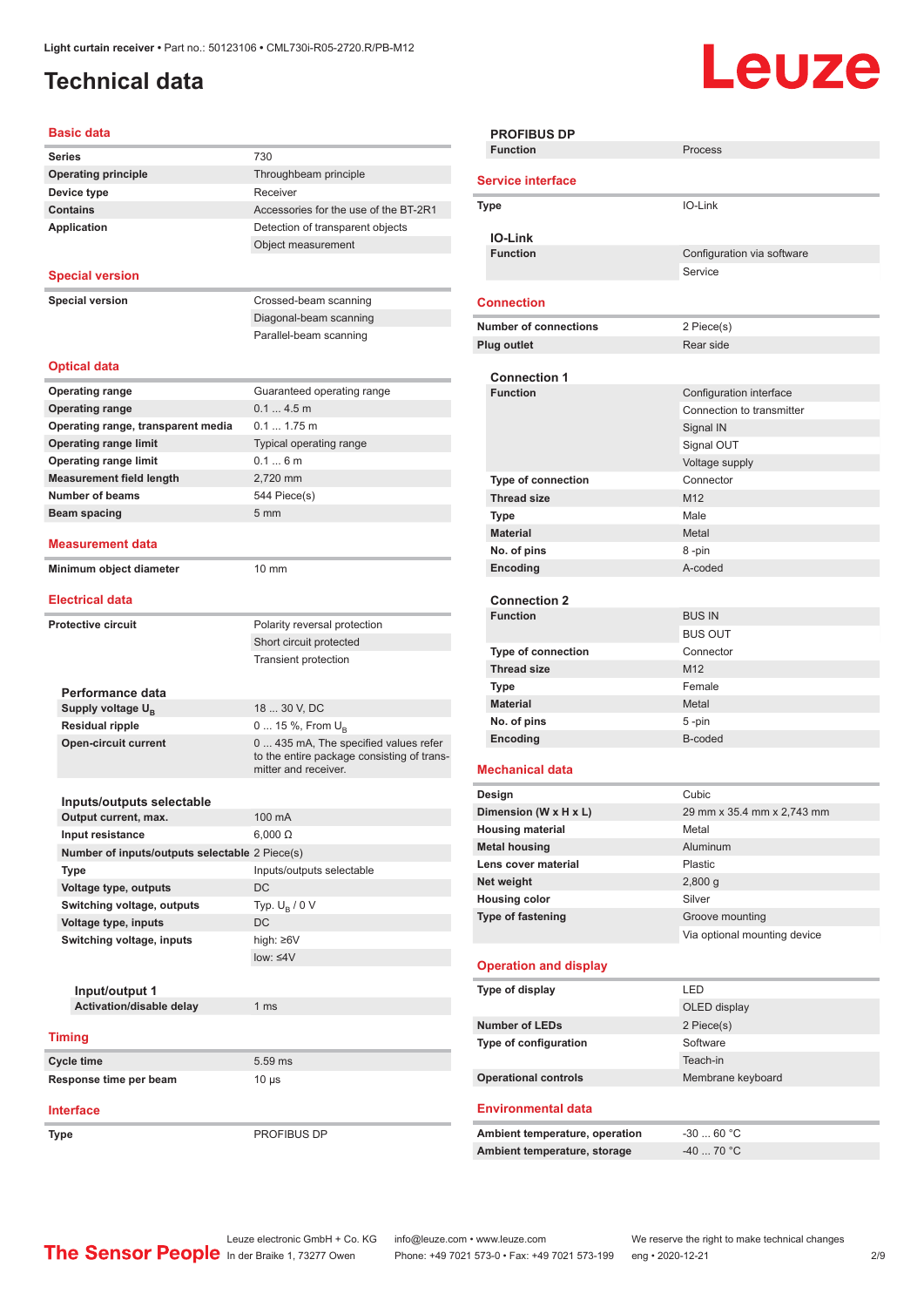## **Technical data**

# Leuze

#### **Certifications**

| Degree of protection     | IP 65         |
|--------------------------|---------------|
| <b>Protection class</b>  | Ш             |
| <b>Certifications</b>    | c CSA US      |
| <b>Standards applied</b> | IEC 60947-5-2 |
|                          |               |

#### **Classification**

| <b>Customs tariff number</b> | 90314990 |
|------------------------------|----------|
| eCl@ss 5.1.4                 | 27270910 |
| eCl@ss 8.0                   | 27270910 |
| eCl@ss 9.0                   | 27270910 |
| eCl@ss 10.0                  | 27270910 |
| eCl@ss 11.0                  | 27270910 |
| <b>ETIM 5.0</b>              | EC002549 |
| <b>ETIM 6.0</b>              | EC002549 |
| <b>ETIM 7.0</b>              | EC002549 |
|                              |          |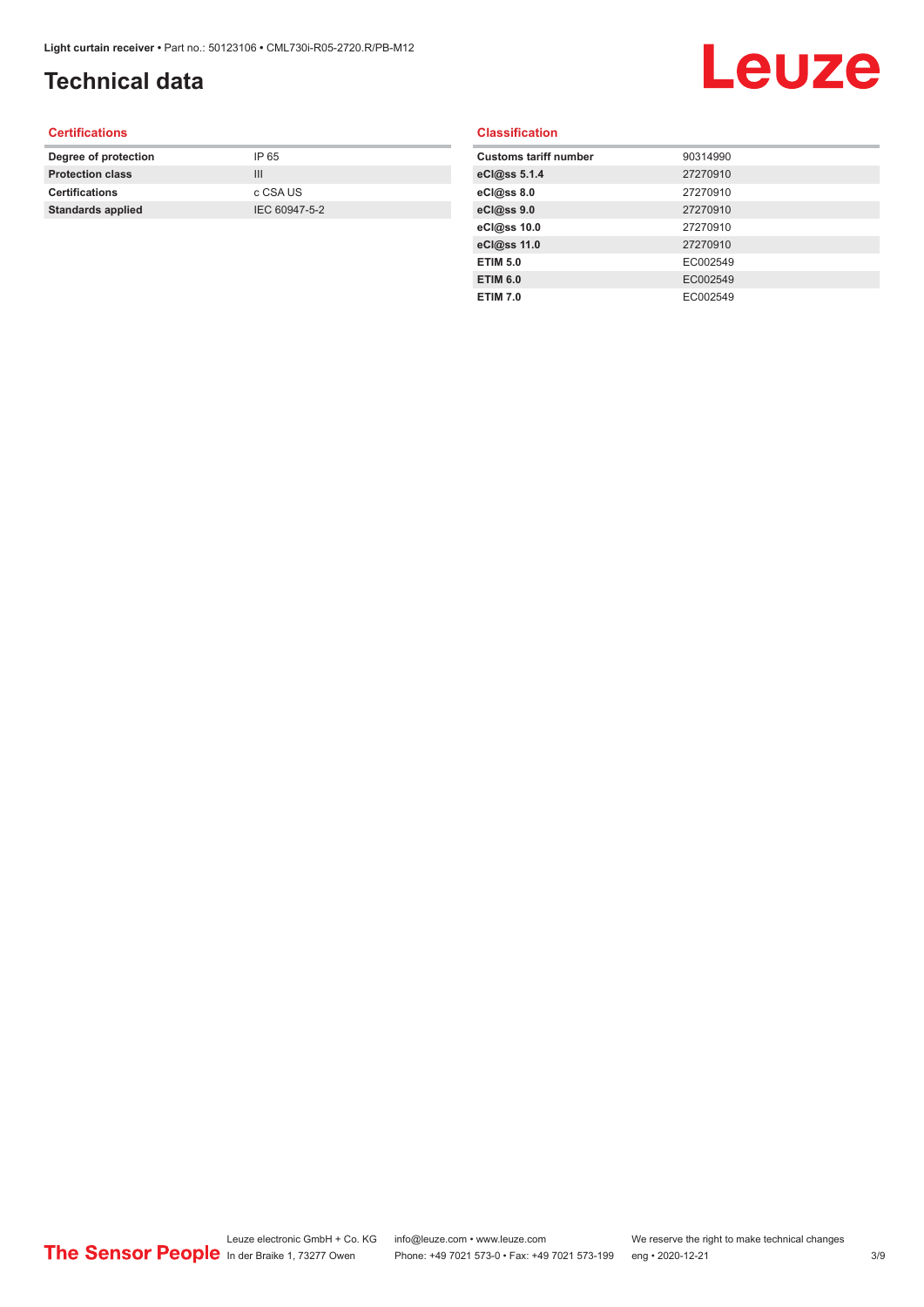#### <span id="page-3-0"></span>**Dimensioned drawings**

All dimensions in millimeters



A Beam spacing 5 mm

G Fastening groove

- B Measurement field length 2720 mm
- F M6 thread
- 
- R Receiver
	- Y 2.5 mm

T Transmitter

Leuze electronic GmbH + Co. KG info@leuze.com • www.leuze.com We reserve the right to make technical changes<br>
The Sensor People in der Braike 1, 73277 Owen Phone: +49 7021 573-0 • Fax: +49 7021 573-199 eng • 2020-12-21 Phone: +49 7021 573-0 • Fax: +49 7021 573-199 eng • 2020-12-21 4/9

## **Leuze**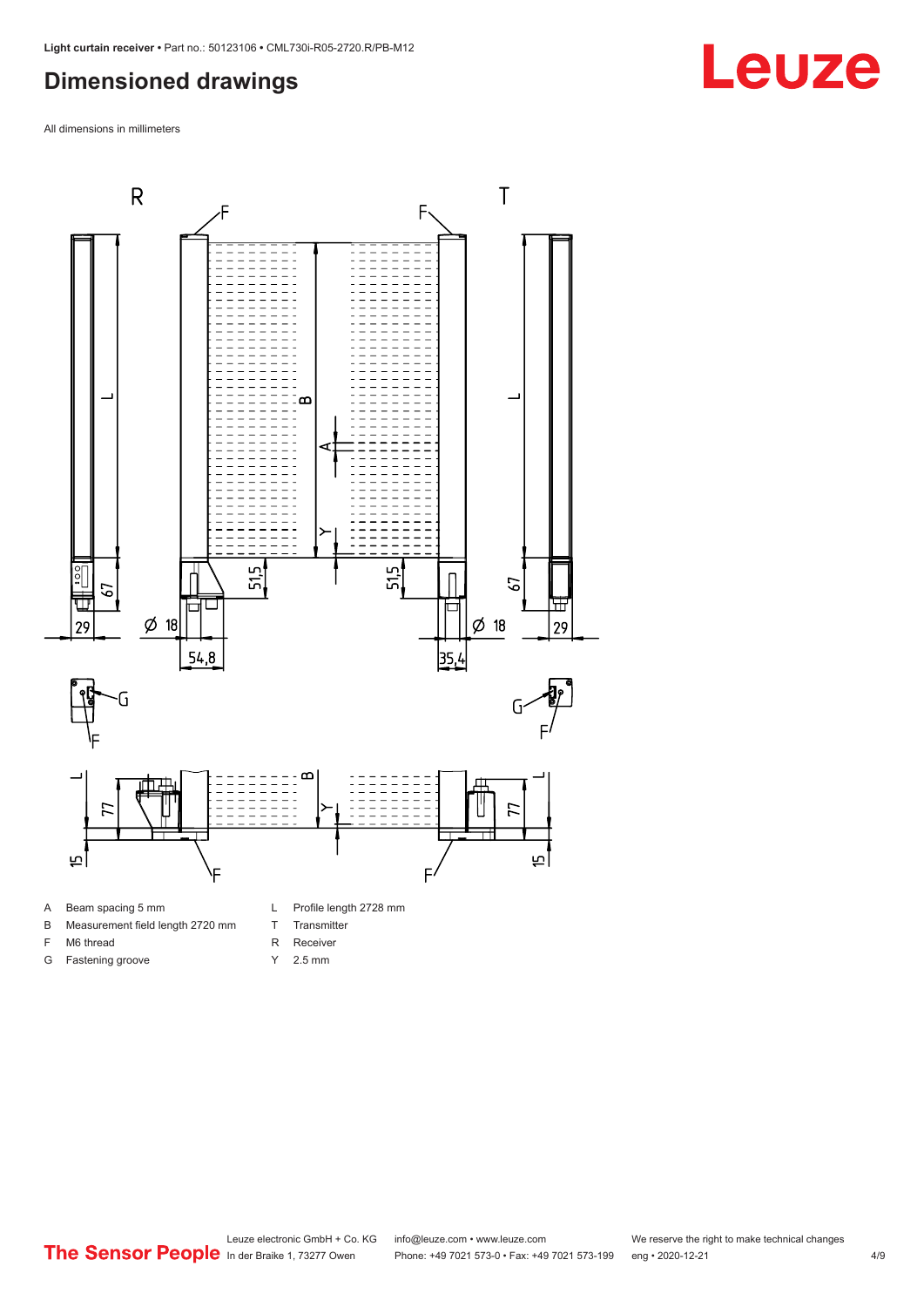#### <span id="page-4-0"></span>**Dimensioned drawings**





### **Electrical connection**

**Connection 1**

| <b>Function</b>    | Configuration interface   |
|--------------------|---------------------------|
|                    | Connection to transmitter |
|                    | Signal IN                 |
|                    | Signal OUT                |
|                    | Voltage supply            |
| Type of connection | Connector                 |
| <b>Thread size</b> | M12                       |
| <b>Type</b>        | Male                      |
| <b>Material</b>    | Metal                     |
| No. of pins        | 8-pin                     |
| Encoding           | A-coded                   |

#### **Pin Pin assignment**

|                | $V +$            |  |  |
|----------------|------------------|--|--|
| $\overline{2}$ | I/O <sub>1</sub> |  |  |
| 3              | <b>GND</b>       |  |  |
| $\overline{4}$ | IO-Link          |  |  |
| 5              | I/O <sub>2</sub> |  |  |
| 6              | RS 485 Tx+       |  |  |
|                | RS 485 Tx+       |  |  |
| 8              | <b>FE/SHIELD</b> |  |  |
|                |                  |  |  |



#### **Connection 2**

| <b>Function</b>    | <b>BUS IN</b>  |
|--------------------|----------------|
|                    | <b>BUS OUT</b> |
| Type of connection | Connector      |
| <b>Thread size</b> | M12            |
| <b>Type</b>        | Female         |
| <b>Material</b>    | Metal          |
| No. of pins        | $5$ -pin       |
| Encoding           | B-coded        |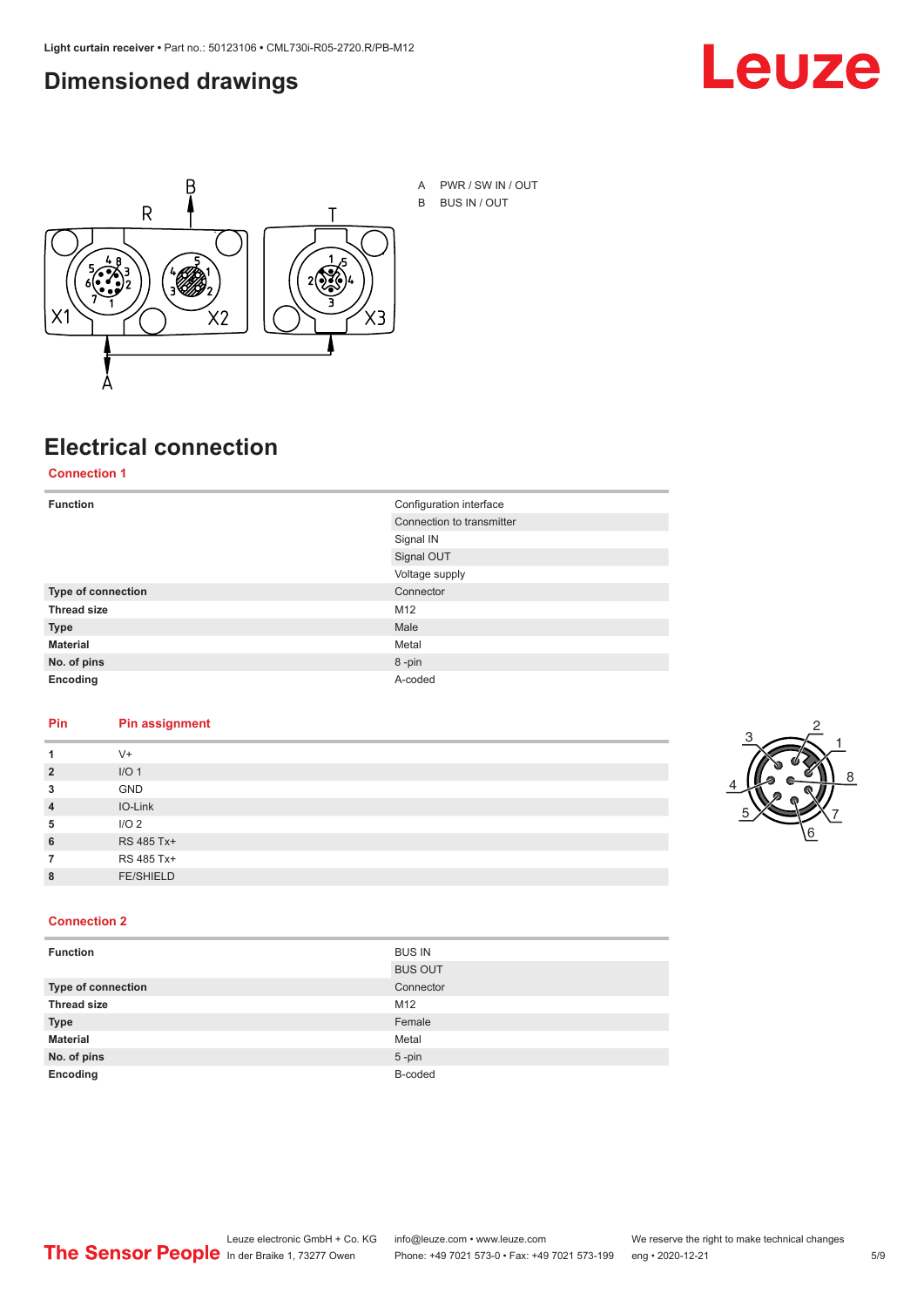## <span id="page-5-0"></span>**Electrical connection**

| Pin | Pin assignment   |  |
|-----|------------------|--|
|     | $V +$            |  |
|     | Tx-              |  |
| 3   | PB GND           |  |
|     | $Tx+$            |  |
| 5   | <b>FE/SHIELD</b> |  |

## **Operation and display**

| <b>LED</b>     | <b>Display</b>           | <b>Meaning</b>                         |
|----------------|--------------------------|----------------------------------------|
|                | Green, continuous light  | Operational readiness                  |
|                | Green, flashing          | Teach / error                          |
| $\overline{2}$ | Yellow, continuous light | Light path free, with function reserve |
|                | Yellow, flashing         | No function reserve                    |
|                | Off                      | Object detected                        |

#### **Suitable transmitters**

| Part no. | <b>Designation</b>         | <b>Article</b>               | <b>Description</b>                                                        |
|----------|----------------------------|------------------------------|---------------------------------------------------------------------------|
| 50118945 | CML730i-T05-<br>2720.R-M12 | Light curtain<br>transmitter | Operating range: 0.1  4 m<br>Connection: Connector, M12, Rear side, 5-pin |

#### **Part number code**

Part designation: **CML7XXi-YZZ-AAAA.BCCCDDD-EEEFFF**

| <b>CML</b>  | <b>Operating principle</b><br>Measuring light curtain                                                                                     |
|-------------|-------------------------------------------------------------------------------------------------------------------------------------------|
| 7XXi        | <b>Series</b><br>720i: 720i series<br>730i: 730i series                                                                                   |
| Y           | Device type<br>T: transmitter<br>R: receiver                                                                                              |
| <b>ZZ</b>   | <b>Beam spacing</b><br>$05:5$ mm<br>10:10 mm<br>20:20 mm<br>40:40 mm                                                                      |
| <b>AAAA</b> | Measurement field length [mm], dependent on beam spacing                                                                                  |
| B           | Equipment<br>A: connector outlet, axial<br>R: rear connector outlet                                                                       |
| CCC         | Interface<br>L: IO-Link<br>/CN: CANopen<br>/PB: PROFIBUS<br>/PN: PROFINET<br>/CV: Analog current and voltage output<br>/D3: RS 485 Modbus |



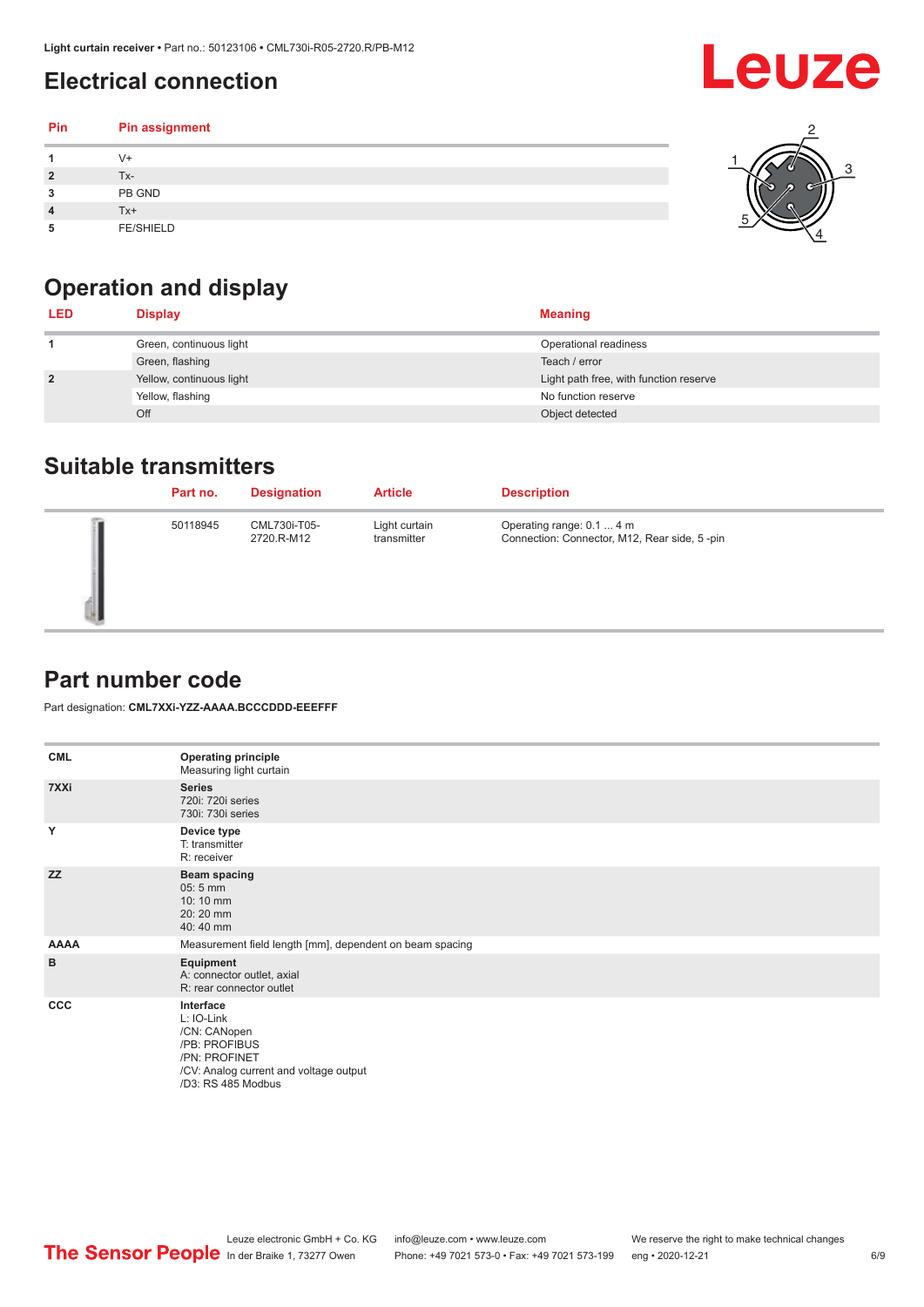#### <span id="page-6-0"></span>**Part number code**



| <b>DDD</b> |             | <b>Special equipment</b><br>-PS: Power Setting                                                  |
|------------|-------------|-------------------------------------------------------------------------------------------------|
| <b>EEE</b> |             | <b>Electrical connection</b><br>M12: M12 connector                                              |
| <b>FFF</b> |             | -EX: Explosion protection                                                                       |
|            | <b>Note</b> |                                                                                                 |
| $\bullet$  |             | $\&$ A list with all available device types can be found on the Leuze website at www.leuze.com. |

#### **Notes**

| <b>Observe intended use!</b>                                                                                                                                                                                                  |
|-------------------------------------------------------------------------------------------------------------------------------------------------------------------------------------------------------------------------------|
| $\%$ This product is not a safety sensor and is not intended as personnel protection.<br>$\%$ The product may only be put into operation by competent persons.<br>♦ Only use the product in accordance with its intended use. |



#### **For UL applications:**

ª For UL applications, use is only permitted in Class 2 circuits in accordance with the NEC (National Electric Code). ª These proximity switches shall be used with UL Listed Cable assemblies rated 30V, 0.5A min, in the field installation, or equivalent (categories: CYJV/ CYJV7 or PVVA/PVVA7)

#### **Accessories**

## Connection technology - Connection cables

|        | Part no. | <b>Designation</b>     | <b>Article</b>   | <b>Description</b>                                                                                                                                         |
|--------|----------|------------------------|------------------|------------------------------------------------------------------------------------------------------------------------------------------------------------|
| 2<br>W | 50132079 | KD U-M12-5A-V1-<br>050 | Connection cable | Connection 1: Connector, M12, Axial, Female, A-coded, 5-pin<br>Connection 2: Open end<br>Shielded: No<br>Cable length: 5,000 mm<br>Sheathing material: PVC |

#### Connection technology - Y distribution cables

|             |   | Part no. | <b>Designation</b>          | <b>Article</b>        | <b>Description</b>                                                                                                                                                                                                                                                                                  |
|-------------|---|----------|-----------------------------|-----------------------|-----------------------------------------------------------------------------------------------------------------------------------------------------------------------------------------------------------------------------------------------------------------------------------------------------|
| 圔<br>⋿<br>٣ | ø | 50118183 | K-Y1 M12A-5m-<br>M12A-S-PUR | Interconnection cable | Connection 1: Connector, M12, Axial, Female, A-coded, 5-pin<br>Connection 2: Connector, M12, Axial, Male, A-coded, 5-pin<br>Connection 3: Connector, M12, Axial, Female, A-coded, 8-pin<br>Shielded: Yes<br>Cable length fork 1: 5,000 mm<br>Cable length fork 2: 150 mm<br>Sheathing material: PUR |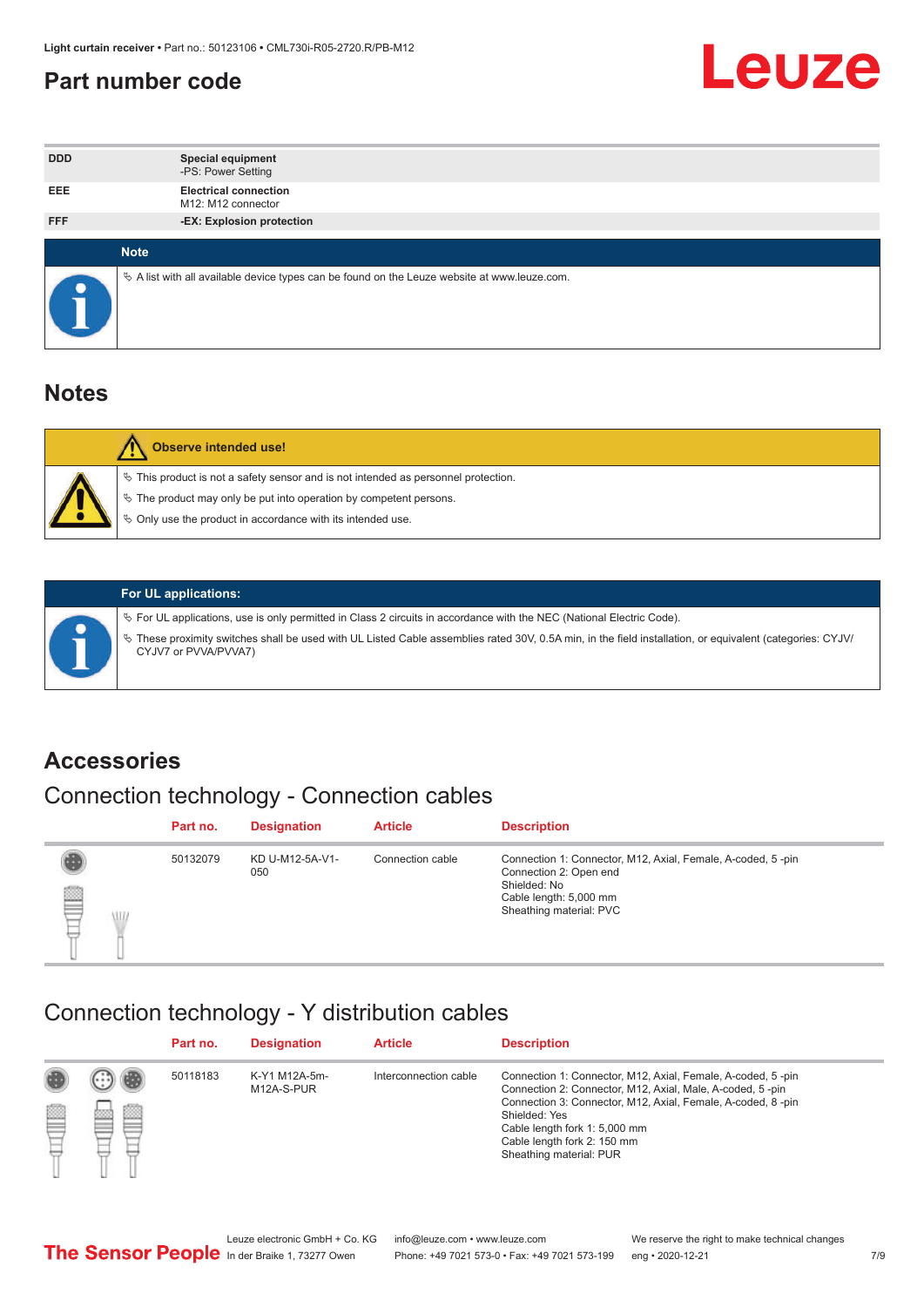#### **Accessories**

## **Leuze**

|   |            | Part no. | <b>Designation</b>           | <b>Article</b>        | <b>Description</b>                                                                                                                                                                                                                                                                             |
|---|------------|----------|------------------------------|-----------------------|------------------------------------------------------------------------------------------------------------------------------------------------------------------------------------------------------------------------------------------------------------------------------------------------|
| œ | 83<br>toni | 50123265 | K-YPB M12A-5m-<br>M12A-S-PUR | Interconnection cable | Suitable for interface: PROFIBUS DP<br>Connection 1: Connector, M12, Axial, Male, B-coded, 5-pin<br>Connection 2: Cable with connector, M12, Axial, Female, B-coded, 5-pin<br>Connection 3: Cable with connector, M12, Axial, Male, B-coded, 5-pin<br>Shielded: Yes<br>Sheathing material: PUR |

#### Mounting technology - Mounting brackets

|               | Part no. | <b>Designation</b> | <b>Article</b>      | <b>Description</b>                                                                                                                                                                                                        |
|---------------|----------|--------------------|---------------------|---------------------------------------------------------------------------------------------------------------------------------------------------------------------------------------------------------------------------|
| $\frac{1}{2}$ | 50142900 | BT 700M.5-2SET     | Mounting device set | Design of mounting device: Bracket mounting<br>Fastening, at system: Through-hole mounting, T slotted hole<br>Mounting bracket, at device: Screw type, Sliding block<br>Type of mounting device: Rigid<br>Material: Steel |

### Mounting technology - Swivel mounts

| Part no. | <b>Designation</b> | <b>Article</b>       | <b>Description</b>                                                                                                                                          |
|----------|--------------------|----------------------|-------------------------------------------------------------------------------------------------------------------------------------------------------------|
| 429046   | <b>BT-2R1</b>      | Mounting bracket set | Fastening, at system: Through-hole mounting<br>Mounting bracket, at device: Clampable<br>Type of mounting device: Turning, 360°<br>Material: Metal, Plastic |

#### Configuration devices

| Part no. | <b>Designation</b>             | <b>Article</b>  | <b>Description</b>                                                       |
|----------|--------------------------------|-----------------|--------------------------------------------------------------------------|
| 50121098 | SET MD12-US2-IL1.1<br>$+$ Zub. | Diagnostics set | Interface: USB<br>Connections: 2 Piece(s)<br>Degree of protection: IP 20 |

#### Services

| Part no. | <b>Designation</b> | <b>Article</b>   | <b>Description</b>                                                                                                                                                                                                                                                                                                                                                                                                              |
|----------|--------------------|------------------|---------------------------------------------------------------------------------------------------------------------------------------------------------------------------------------------------------------------------------------------------------------------------------------------------------------------------------------------------------------------------------------------------------------------------------|
| S981001  | CS10-S-110         | Start-up support | Details: Performed at location of customer's choosing, duration: max. 10<br>hours.<br>Conditions: Devices and connection cables are already mounted, price not<br>including travel costs and, if applicable, accommodation expenses.<br>Restrictions: No mechanical (mounting) and electrical (wiring) work<br>performed, no changes (attachments, wiring, programming) to third-party<br>components in the nearby environment. |
| S981005  | CS10-T-110         | Product training | Details: Location and content to be agreed upon, duration: max. 10 hours.<br>Conditions: Price not including travel costs and, if applicable, accommodation<br>expenses.<br>Restrictions: Travel costs and accommodation expenses charged separately<br>and according to expenditure.                                                                                                                                           |